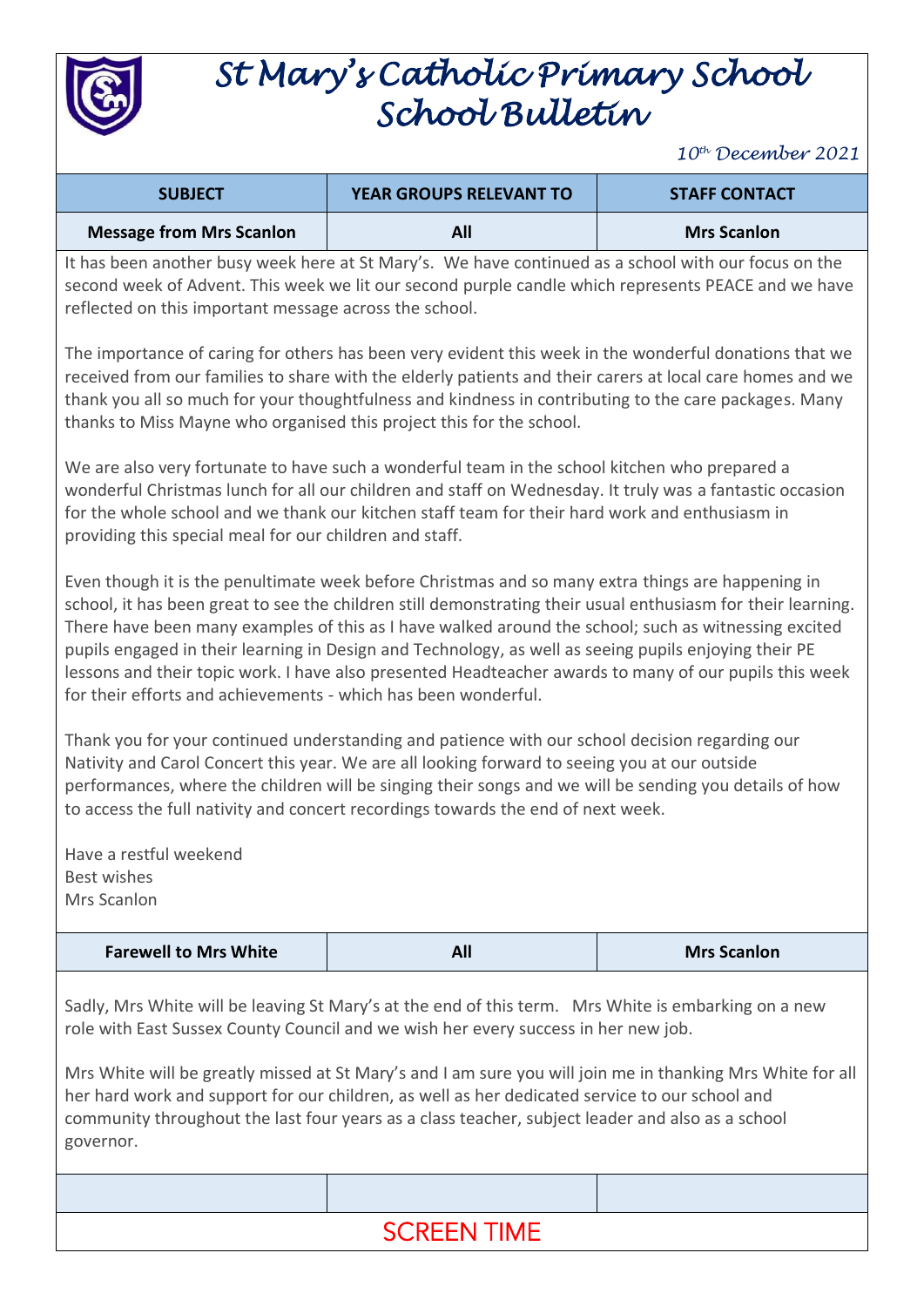Over the past 18 months, children have been far more limited in the way they can spend their recreational time than ever before due to Covid-restrictions. This, as well as the need to use devices for Remote Learning, has led to an increase in children spending time on electronic devices at home.

As such, it's important to take time to reflect on how much time our children are using their devices for and what impact this might be having on them. High levels of screen time have been linked to health implications such as poor sleep and wellbeing difficulties such as weakened relationships with family members.



playground. Please enter via the green gate at the end of the school drive and please do not attend if you have any symptoms of Covid-19.

Tickets must be booked via ParentMail and Monday and Thursday performances are now sold out. 2 tickets per family only please.

- 13<sup>th</sup> @2.00pm KS1 Nativity Performance Red, Orange and Yellow classes
- 14<sup>th</sup> @9.30am KS1 Nativity Performance Red, Orange and Yellow classes
- 15<sup>th</sup> @9.30am KS2 Carol Service, Green. Blue, Indigo and Violet classes
- 16<sup>th</sup> @2.00pm KS2 Carol Service, Green. Blue, Indigo and Violet classes

For KS1 parents/carers, we ask please that you only come to watch **one** of the nativity performances on either the 13<sup>th</sup> and 14th, not both, to give more people the opportunity to attend. Similarly, for KS2 parents we ask you only to come to **one** performance of the Carol Service on either the 15th or 16th.

While we understand that many people would like to see the children's performances, due to limited space this year, we must restrict tickets to **2 adults per family**. If you have children in both KS1 and KS2 you may apply for **2 tickets per family** for the nativity as well as the carol service performances.

No tickets will be sent home but we will have a list of the ticket orders made on the gate to check off on your arrival. Please do not attend if you do not have booked tickets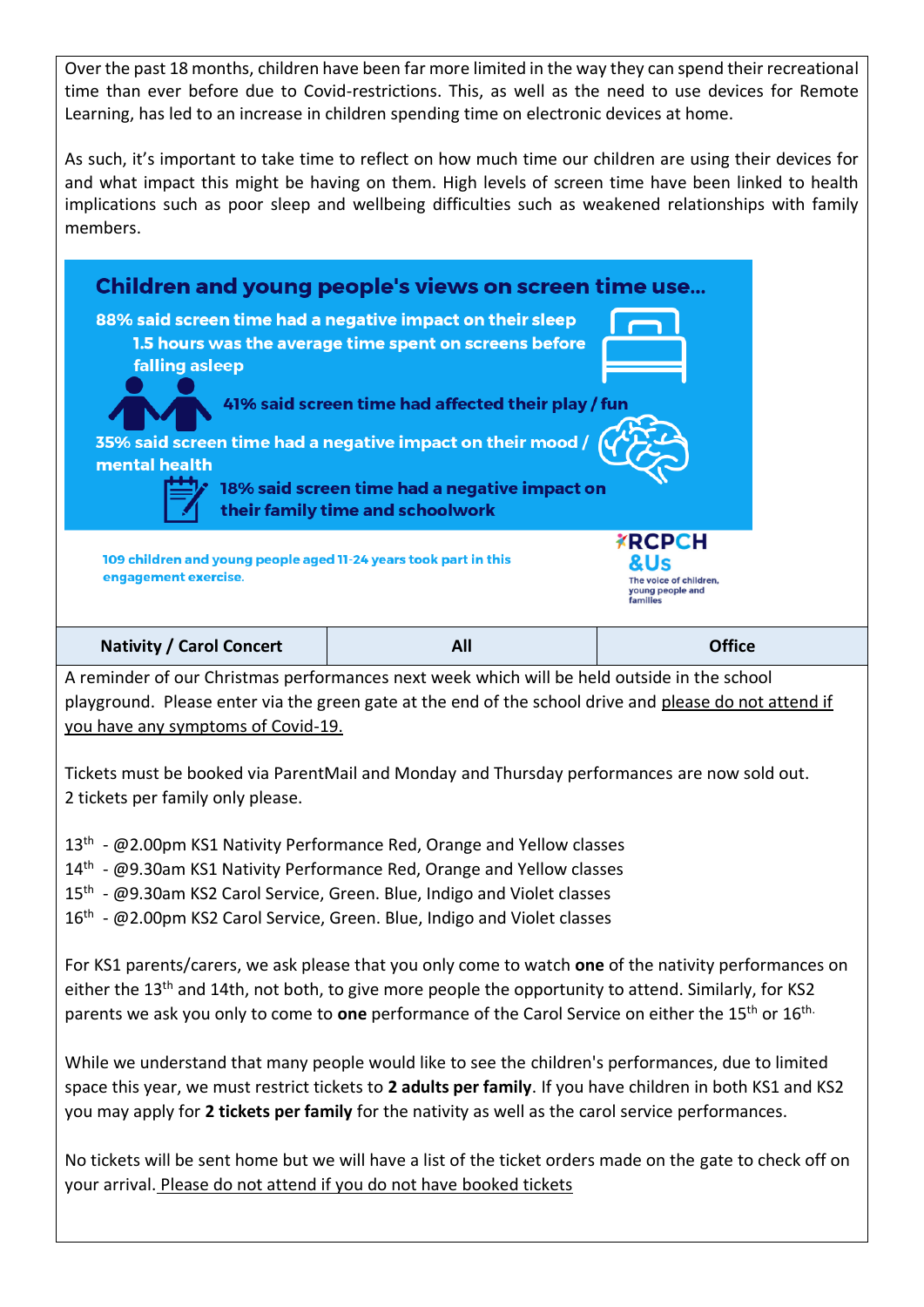| <b>After school Clubs</b>                                                                                                                                                                                                                                                                                                                                                      | All                                                                                                                                                                                                                                                                                                                                                                                                                                                                                                                                                                                                                                                                                                                                            | <b>Office</b>               |  |  |
|--------------------------------------------------------------------------------------------------------------------------------------------------------------------------------------------------------------------------------------------------------------------------------------------------------------------------------------------------------------------------------|------------------------------------------------------------------------------------------------------------------------------------------------------------------------------------------------------------------------------------------------------------------------------------------------------------------------------------------------------------------------------------------------------------------------------------------------------------------------------------------------------------------------------------------------------------------------------------------------------------------------------------------------------------------------------------------------------------------------------------------------|-----------------------------|--|--|
| Please be aware of the following if your child attends an afterschool club at school:                                                                                                                                                                                                                                                                                          |                                                                                                                                                                                                                                                                                                                                                                                                                                                                                                                                                                                                                                                                                                                                                |                             |  |  |
| Monday – Gymnastics – Last session will be on Monday $13th$ December<br>Monday – Football Y3&4 – Finished this week. NO football next week.<br>Tuesday Football Y5&6 - Finished this week. NO football next week.<br>Thursday - Karate - Finished this week. NO karate next week.<br>Friday – Dance – Finished today. NO Dance next week as the school finishes at 1pm.        |                                                                                                                                                                                                                                                                                                                                                                                                                                                                                                                                                                                                                                                                                                                                                |                             |  |  |
| <b>Christmas Fair</b>                                                                                                                                                                                                                                                                                                                                                          | All                                                                                                                                                                                                                                                                                                                                                                                                                                                                                                                                                                                                                                                                                                                                            | <b>Friends of St Mary's</b> |  |  |
| A reminder that it is The Friends of St Mary's Christmas Fair is on Wednesday 15 <sup>th</sup> December after school<br>until 5pm.                                                                                                                                                                                                                                             |                                                                                                                                                                                                                                                                                                                                                                                                                                                                                                                                                                                                                                                                                                                                                |                             |  |  |
| All activities will now be held in the school playground.                                                                                                                                                                                                                                                                                                                      |                                                                                                                                                                                                                                                                                                                                                                                                                                                                                                                                                                                                                                                                                                                                                |                             |  |  |
| Please come along and support this great event. There will be Christmas crafts to buy, raffle, chocolate<br>tombola, teddy tombola, fun and games, music, mulled wine, hot chocolate and much more. All<br>payments will be cash only so don't forget to bring some along.<br>The Friends would appreciate some more volunteers for helping before, after or during the event. |                                                                                                                                                                                                                                                                                                                                                                                                                                                                                                                                                                                                                                                                                                                                                |                             |  |  |
| Please email friendsofstmaryscrowborough@gmail.com if you can help in any way, your time will be<br>much appreciated.                                                                                                                                                                                                                                                          |                                                                                                                                                                                                                                                                                                                                                                                                                                                                                                                                                                                                                                                                                                                                                |                             |  |  |
| We look forward to seeing you all there.                                                                                                                                                                                                                                                                                                                                       |                                                                                                                                                                                                                                                                                                                                                                                                                                                                                                                                                                                                                                                                                                                                                |                             |  |  |
| Welcome                                                                                                                                                                                                                                                                                                                                                                        | All                                                                                                                                                                                                                                                                                                                                                                                                                                                                                                                                                                                                                                                                                                                                            |                             |  |  |
|                                                                                                                                                                                                                                                                                                                                                                                |                                                                                                                                                                                                                                                                                                                                                                                                                                                                                                                                                                                                                                                                                                                                                | <b>Mrs Scanlon</b>          |  |  |
| class teacher for Violet class (Y6) in Term 3.                                                                                                                                                                                                                                                                                                                                 | Mrs Loraine Mottershead will be joining the staff team and the whole school community at St Mary's, as                                                                                                                                                                                                                                                                                                                                                                                                                                                                                                                                                                                                                                         |                             |  |  |
| <b>School shoes / uniform</b>                                                                                                                                                                                                                                                                                                                                                  | <b>All</b>                                                                                                                                                                                                                                                                                                                                                                                                                                                                                                                                                                                                                                                                                                                                     | <b>Mrs Scanlon</b>          |  |  |
| to school.                                                                                                                                                                                                                                                                                                                                                                     | We appreciate towards the end of term it may be difficult to replace shoes that have children have<br>grown out of, or broken. In some instances, we have allowed children to wear trainers temporarily while<br>new replacement shoes are being sought. Please can you email the office to let us know if your child<br>needs to wear trainers temporarily to school. Our uniform policy states that black shoes should be worn<br>We are very short of stock of school uniform - jumpers and cardigans in older children's sizes for our<br>second-hand uniform supplies. If you have any jumpers or cardigans that your children have grown out<br>of, we would be grateful to receive them so they can be sold to others who require them. |                             |  |  |
| <b>End of Term</b>                                                                                                                                                                                                                                                                                                                                                             | <b>All</b>                                                                                                                                                                                                                                                                                                                                                                                                                                                                                                                                                                                                                                                                                                                                     | <b>Office</b>               |  |  |
| Please note that the last day of term is Friday $17th$ December 2021.                                                                                                                                                                                                                                                                                                          |                                                                                                                                                                                                                                                                                                                                                                                                                                                                                                                                                                                                                                                                                                                                                |                             |  |  |
|                                                                                                                                                                                                                                                                                                                                                                                | School closes at 1.00pm and children need to be collected at this time on the last day.                                                                                                                                                                                                                                                                                                                                                                                                                                                                                                                                                                                                                                                        |                             |  |  |
| Many thanks                                                                                                                                                                                                                                                                                                                                                                    |                                                                                                                                                                                                                                                                                                                                                                                                                                                                                                                                                                                                                                                                                                                                                |                             |  |  |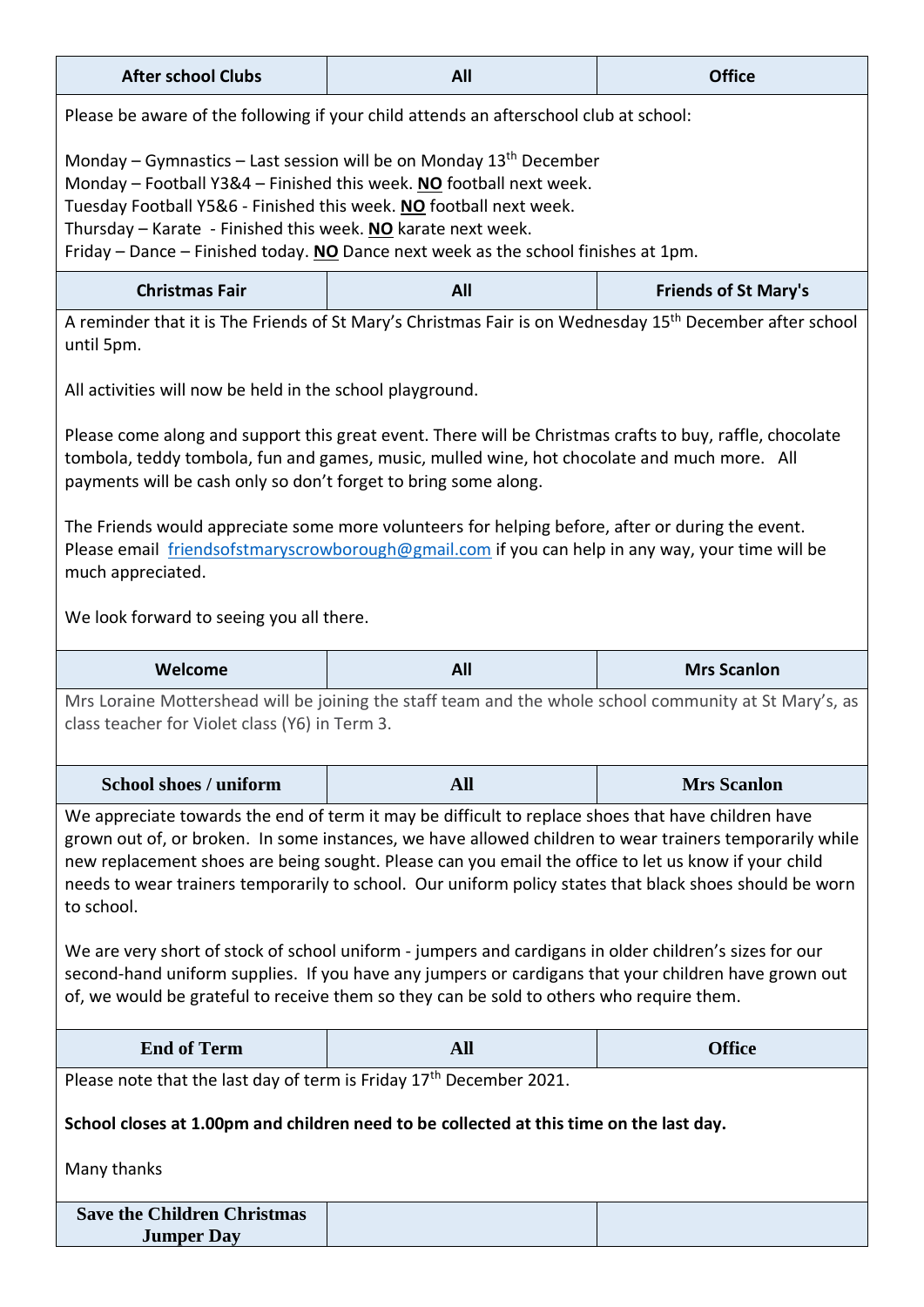Thank you for all the kind donations received on the Save the Children Christmas jumper day on Wednesday. A total of **£166.84** was collected which is a fantastic amount. Thank you.

| <b>School Meals Payments</b> | All | <b>Office</b> |
|------------------------------|-----|---------------|
|------------------------------|-----|---------------|

There is an increasing number of parents and carers not paying for their children's school meals in advance. Debit balances are growing and despite reminders being sent, the requests to review and clear outstanding balances are not being actioned. We appreciate that some people may be experiencing financial difficulties and if so, we have always invited those people to contact to the headteacher in confidence. [Head@stmarysrc.e-sussex.sch.uk](mailto:Head@stmarysrc.e-sussex.sch.uk) 

If you need further help on how to pay for the school meals on a day-by-day basis, or to activate an automatic top up facility, please see the help sheets on these links.

**Booking and paying for meals**

**[https://www.parentpay.com/DOCH/school-support/index.html@page\\_id=9265.html](https://www.parentpay.com/DOCH/school-support/index.html@page_id=9265.html)** 

Please note that you cannot select menu choices for our school, you can just book the meal for the correct day and choices will be made in class with the morning register. You can only book or cancel meals up to 8.30am on the day.

#### **Bank transfer and auto top-up**

**<https://www.parentpay.com/bank-transfer-and-auto-top-up/>** Thank you

**Parking All**

We have had more complaints about parents parking on the double yellow lines and the zig zag area outside the school. Residents of Pollington Place have also complained of our parents parking in their road, which is a private road, and across the entrance restricting access. Please park responsibly and be considerate of our neighbours who should not have access restricted to their property by persons parking inconsiderately.

Yellow zig-zag lines outside schools indicate the length of road where stopping or waiting is strictly prohibited.

The Highway Code states that you should keep these areas clear of stationary vehicles, even if picking up or setting down children. We also have an upright sign outside our school which indicates a mandatory prohibition of stopping during the times shown.

These areas exist to keep the school entrance clear so that it is safer for our children, please do not put our community at unnecessary risk due to inconsiderate parking.

Thank you

| <b>Diary Dates</b> | All |  |
|--------------------|-----|--|
|--------------------|-----|--|

#### December

17th - Last day of term – **1pm finish for all pupils**

January 2022 4<sup>rd</sup> - First day of term 3 6<sup>th</sup> - Epiphany Mass 9.30am 24<sup>th</sup> - 28<sup>th</sup> Science Week